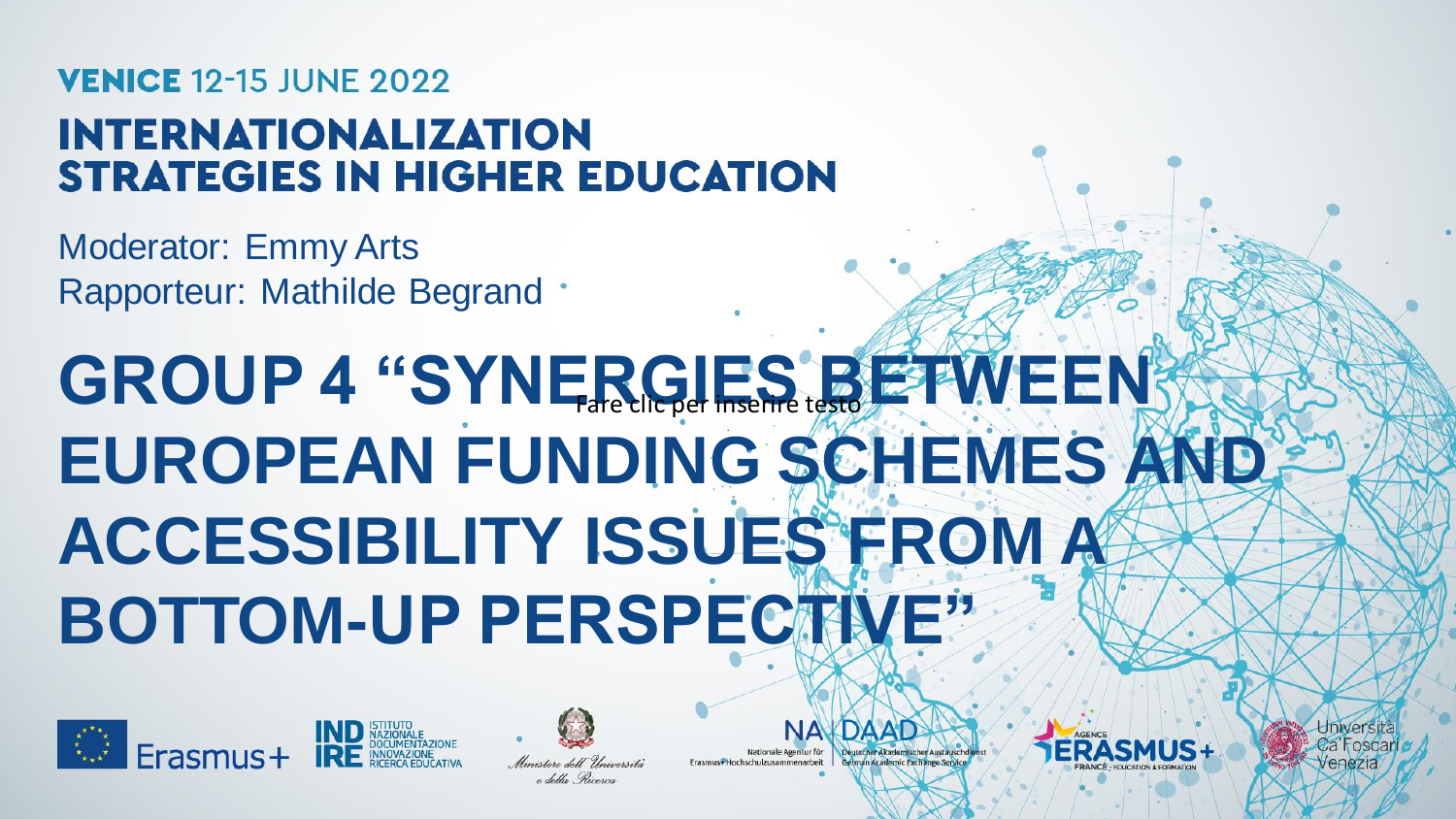#### **INTERNATIONALIZATION STRATEGIES IN HIGHER EDUCATION**

**VENICE 12-15 JUNE 2022** 

## **WORKSHOP DETAILED RESULTS – OBSTACLES, LEVERAGES, BEST PRACTISES:**

- **E** Groupe 4A : [https://padlet.com/emmy\\_arts/TCA\\_group4A](https://padlet.com/emmy_arts/TCA_group4A)
- **· Groupe 4B: [https://padlet.com/emmy\\_arts/TCA\\_group4B](https://padlet.com/emmy_arts/TCA_group4B)**





Nationale Agentur für Erasmus+Hochschulzusammenarbeit

DAAD German Academic Exchange Service



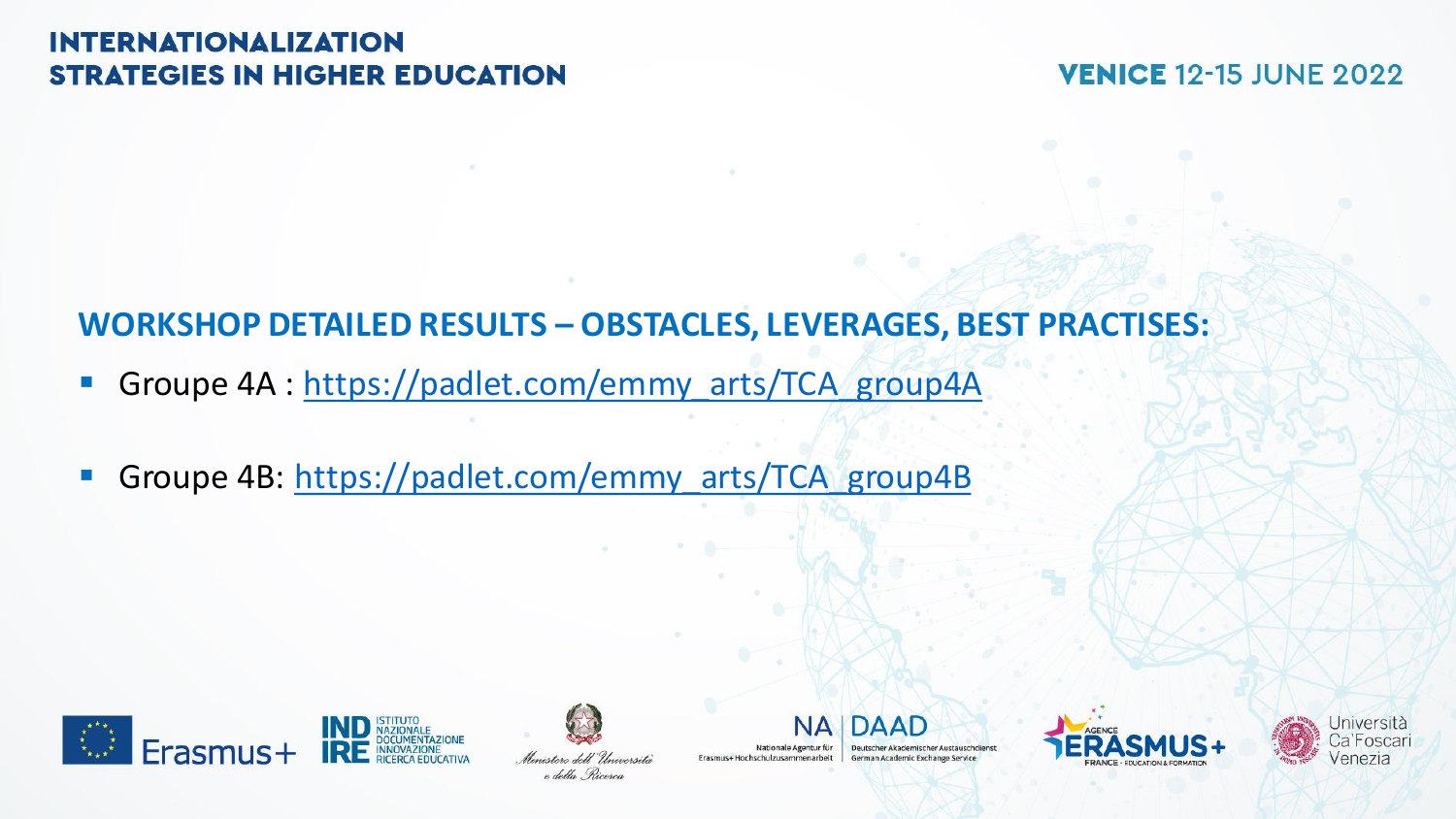#### **INTERNATIONALIZATION STRATEGIES IN HIGHER EDUCATION**

### **VENICE 12-15 JUNE 2022**

| <b>Strategy and policy</b>                                             | Institutional strategy should be also bottom up and shared across academics<br>Disconnection between international offices, research department and academic staff<br>$\blacksquare$<br>Necessity to have an overarching strategy in which education and/or research projects can build forth upon each other                                                                                                                                                                                                                                                                                                |
|------------------------------------------------------------------------|--------------------------------------------------------------------------------------------------------------------------------------------------------------------------------------------------------------------------------------------------------------------------------------------------------------------------------------------------------------------------------------------------------------------------------------------------------------------------------------------------------------------------------------------------------------------------------------------------------------|
| <b>Partnerships</b>                                                    | Strong partners with shared vision and strategy (ex: European alliances) can be mobilised quickly to respond to calls for<br>proposals<br>Stock exchange of ideas within networks<br>$\blacksquare$<br>Tool box summary mapping of funding opportunities per sector or thematics per donor level (European, national, local)<br>and per region (EU vs international)<br>Involvement of more stakeholders (local authorities, companies, etc.) and local ecosystem<br>$\overline{a}$                                                                                                                          |
| <b>Guidance</b>                                                        | More EU project management training for staff<br>$\blacksquare$<br>Peer groups to exchange experiences or mentoring systems for "expert" HEI to accompany less experienced ones<br>Dedicated staff to write the projects<br>$\blacksquare$                                                                                                                                                                                                                                                                                                                                                                   |
| <b>Recognition,</b><br><b>Dissemination and</b><br><b>Valorisation</b> | Involved staff: The activity of academic staff should be more considered in academic recognition and career evaluation<br>$\overline{\phantom{a}}$<br>Project results: Specific communication about project results involving also peers PM<br>$\overline{\phantom{a}}$<br>A long-term vision, to guarantee the sustainability and the continuity of the projects through the request for funds in<br>$\blacksquare$<br>subsequent calls<br>Knowledge, technology and results transfer via a dedicated unit / service connecting to stakeholders / civil society<br>$\overline{\phantom{a}}$<br>(impact hub) |